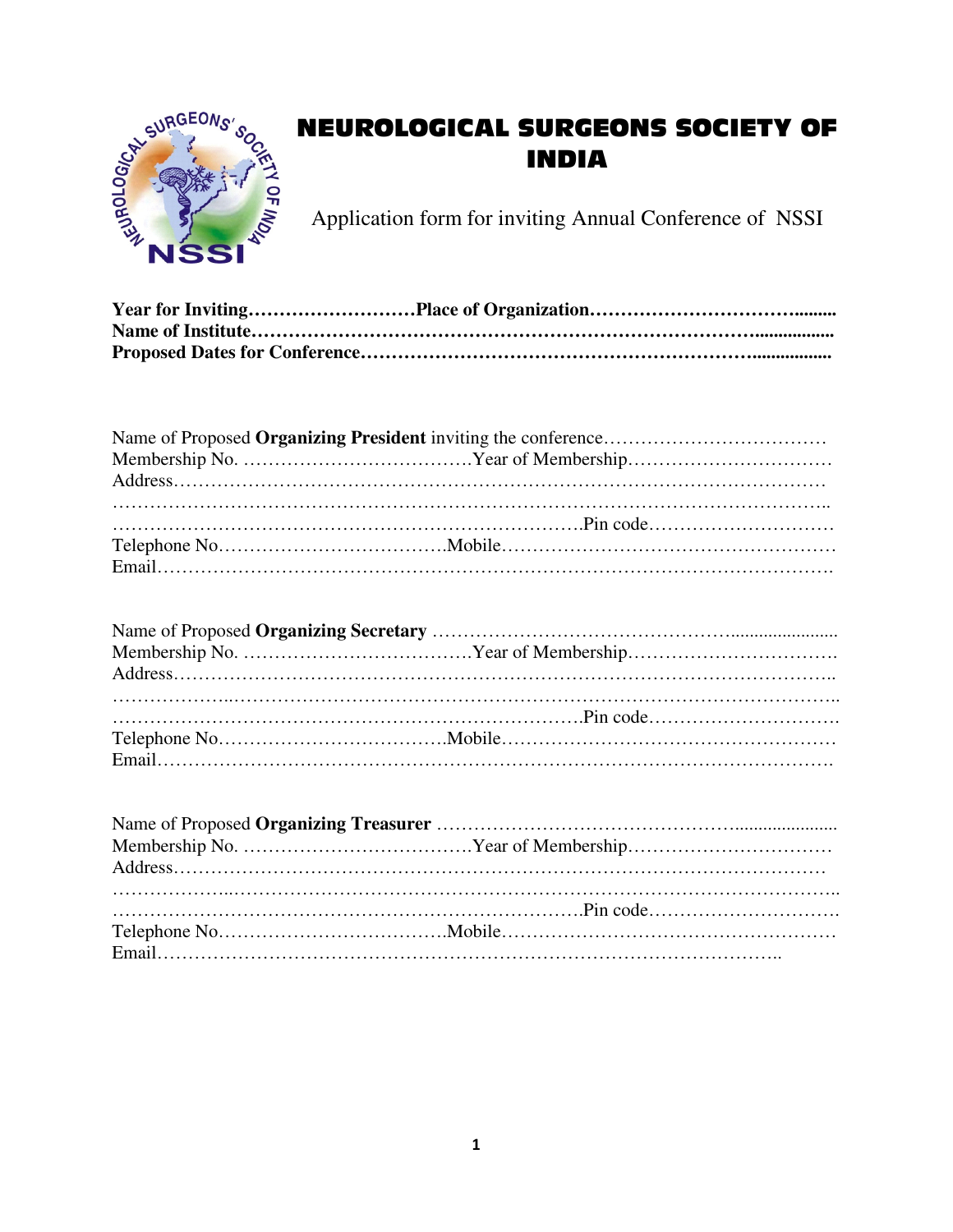## PROPOSED ORGANIZING COMMITTEE

| SNO             | $\mathbf{NAME}$ | <b>POST IN</b><br><b>ORGANIZING</b><br><b>COMMITTEE</b> | <b>MEMBERSHIP</b><br>$\mathbf{NO}$ | <b>SIGNATURE OF</b><br><b>MEMBER</b> |
|-----------------|-----------------|---------------------------------------------------------|------------------------------------|--------------------------------------|
| $\mathbf 1$     |                 |                                                         |                                    |                                      |
| $\sqrt{2}$      |                 |                                                         |                                    |                                      |
| $\overline{3}$  |                 |                                                         |                                    |                                      |
| $\overline{4}$  |                 |                                                         |                                    |                                      |
| 5               |                 |                                                         |                                    |                                      |
| $6\,$           |                 |                                                         |                                    |                                      |
| $\overline{7}$  |                 |                                                         |                                    |                                      |
| $8\,$           |                 |                                                         |                                    |                                      |
| 9               |                 |                                                         |                                    |                                      |
| 10              |                 |                                                         |                                    |                                      |
| $11\,$          |                 |                                                         |                                    |                                      |
| <sup>12</sup>   |                 |                                                         |                                    |                                      |
| $\overline{13}$ |                 |                                                         |                                    |                                      |
| 14              |                 |                                                         |                                    |                                      |
| 15              |                 |                                                         |                                    |                                      |